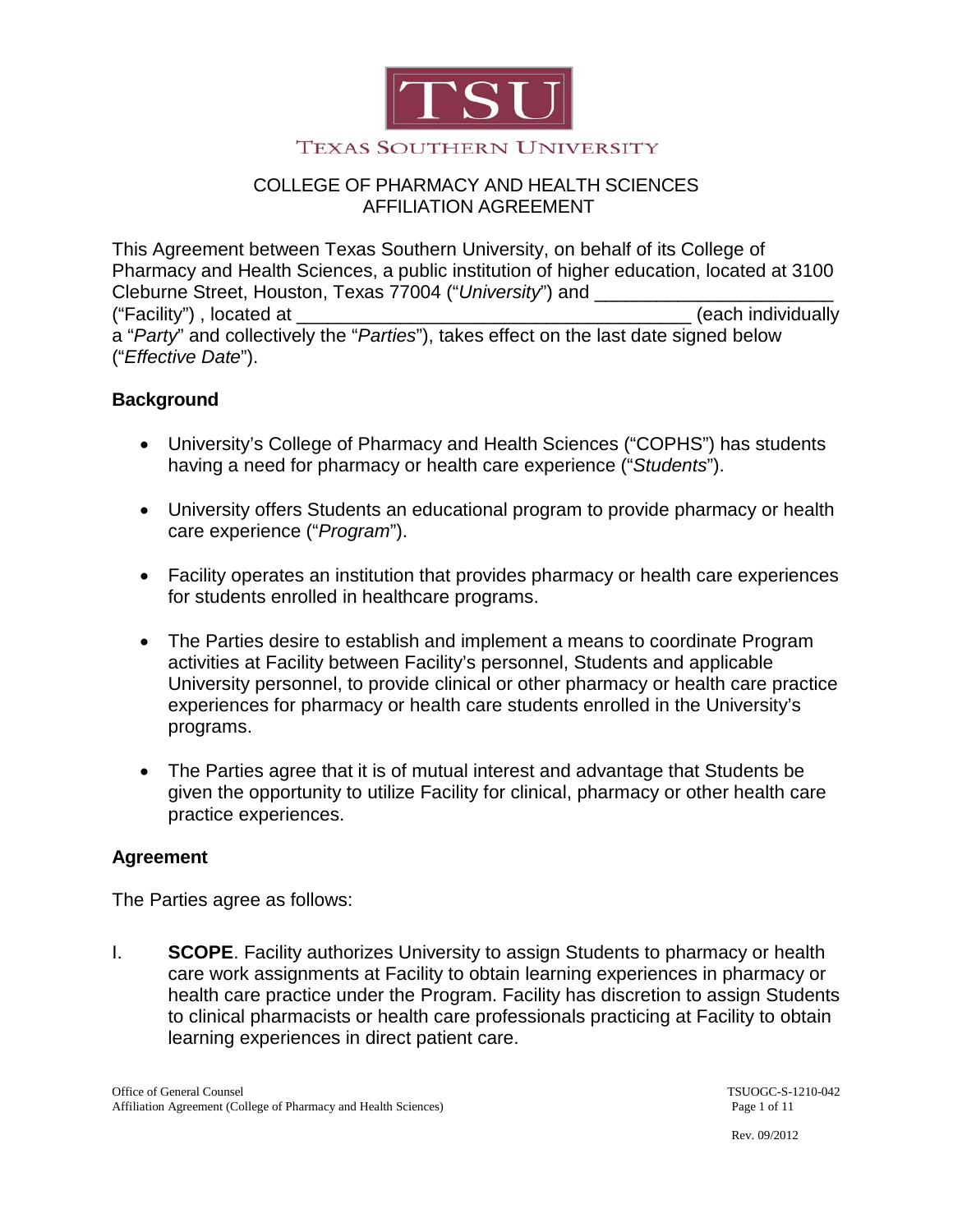

### II. **PAYMENT**

A. Only As Specified. Under this Agreement, neither Party is obligated to make any payment of any kind to the other Party, unless set forth under this subparagraph as follows:

(Optional) University shall pay Facility \_\_\_\_\_\_\_\_\_\_and no/100 Dollars (\$\_\_\_.00) per student per rotation for clinical learning experience. Facility shall invoice University at the end of each semester and University agrees to remit payment within thirty (30) days after receipt of invoice.

B. No Duty to Compensate Students. The Parties consider any service that any Student renders applicable to this Agreement to be educational in nature. Neither Facility nor any patient has a duty to pay any monetary compensation to any Student. Nothing in this Agreement's signing or performance establishes an employer-employee, agency, partnership or joint venture relationship among the University, the Facility, and the Students.

## III. **TERM AND TERMINATION**.

- A. Term. This Agreement has a three-year term, commencing on \_\_\_\_\_\_\_\_\_\_\_\_, \_\_\_\_\_, and ending on \_\_\_\_\_\_\_\_\_\_\_\_, \_\_\_\_\_, unless earlier terminated under this Article. This agreement will automatically renew for one renewal period of three years unless notified in writing thirty days prior to the end of the Term.
- B. Termination . Either Party has a right to terminate this Agreement for any reason upon sixty (60) days' written notice. If either Party exercises this option, Parties agree to make reasonable efforts so that any Student assigned to the Facility is allowed to complete any previously-scheduled practice experience then in progress at Facility.
- C. University must direct any termination notice to the Facility at:

D. Facility must direct any termination notice to the University at:

Office of General Counsel Texas Southern University 3100 Cleburne Street Houston, Texas 77004

\_\_\_\_\_\_\_\_\_\_\_\_\_\_\_\_\_\_\_\_\_\_ \_\_\_\_\_\_\_\_\_\_\_\_\_\_\_\_\_\_\_\_\_\_ \_\_\_\_\_\_\_\_\_\_\_\_\_\_\_\_\_\_\_\_\_\_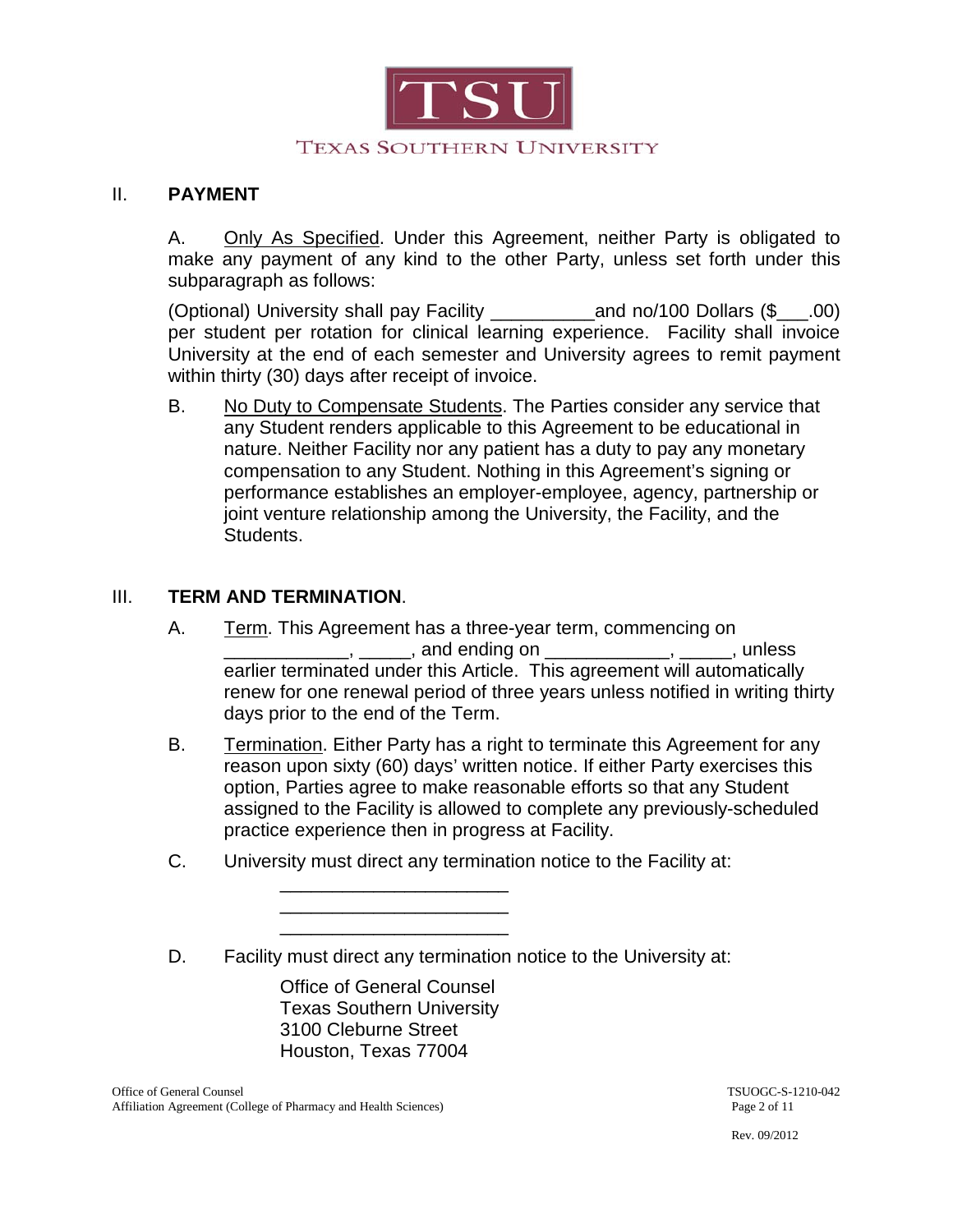

## IV. **UNIVERSITY RESPONSIBILITIES**

- A. Instruction. After consulting with each appropriate Facility representative, University must:
	- 1. develop, organize and assist Facility in implementing and operating a Program that is suitable to each Student, including those who may be disabled;
	- 2. provide Facility with discipline-specific goals and objectives for the Program;
- B. Coordination. University may provide reasonable opportunities for the Facility to participate in:
	- 1. joint planning and evaluation of Student experiences; and
	- 2. developing Student schedules.
- C. Selection. University shall select Students for the Program, assigning only Students who satisfactorily have completed University prerequisites for Program participation and notify Facility accordingly. University shall assign only the number of Students mutually agreed upon by Facility and University.
- D. Student Information and Privacy.
	- 1. *Required Information*. University must provide Facility advance information concerning names of applicable Students, dates, and times to allow Facility time and opportunity to reasonably accommodate Students for the Program.
	- 2. *Student Privacy*. "*FERPA*" means the Family Educational Rights and Privacy Act. Facility acknowledges that because many Student educational records are protected by FERPA, University must obtain each Student's permission before releasing specific Student information to anyone other than University personnel with a legitimate educational interest. University may provide guidance to Facility with respect to complying with FERPA.
- E. Facility's Authority. "*Faculty*" mean any University personnel applicable to the Program. University shall inform and explain to Faculty and each Student that during the Program at Facility, the Student is: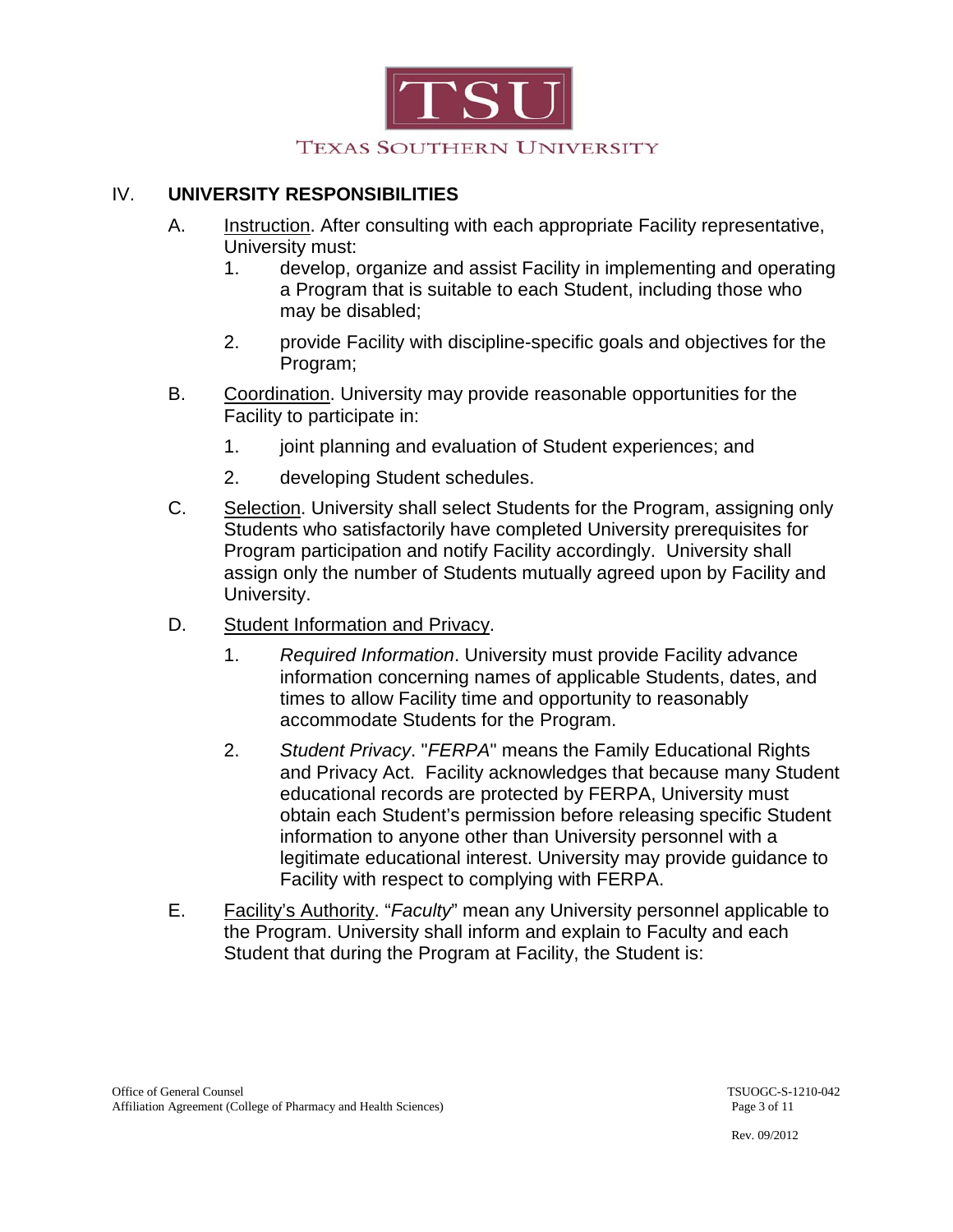

- 1. under the jurisdiction of Facility officials for training purposes;
- 2. subject to the responsibility and authority of the Facility's pharmacy, health care, medical, nursing, and administrative staff over patient care and Facility administration;
- 3. required to follow Facility rules and procedures relating to patient care and confidentiality of patients' records; and
- 4. required to follow each Facility rule or procedure to the extent that it relates directly to:
	- a. Program education and training; and
	- b. Patient safety.
- F. Insurance. University must ensure that Students who participate in the Program provide proof of liability insurance (limits \$1,000,000/\$3,000,000) while participating in any clinical or pharmacy practice experience at the Facility and, upon Facility's request, provide to Facility proof of insurance on each Student before beginning any Program practice experience.
- G. Drug Testing, Health Care and Background Checks . If required by Facility, University shall direct students to a third party vendor at Student's cost for the purposes of performing drug testing, health care (to include immunizations and tuberculosis) and criminal background checks, prior to Student assignment to Facility. All results will be submitted by the vendor to Facility or Student without involvement and liability to University.
- H. Confidentiality and HIPAA Compliance . University must instruct each Student and any Faculty regarding their obligation to maintain confidentiality of patient and Facility records and matters, proceedings and information. University shall further obtain a signed confidentiality agreement substantially as set forth in Exhibit 1 (attached and incorporated into this Agreement) from each Student and Faculty participating in the Program and provide a list to Facility naming each Student and Faculty who has signed a confidentiality agreement. This confidentiality provision shall survive termination of this Agreement.
- I. Faculty Access. University shall designate in writing to Facility a Faculty member (to include the name, address and phone number) to coordinate and assist Facility personnel and Students of the Program in the Students' educational experiences in conjunction with a Liaison (defined below) that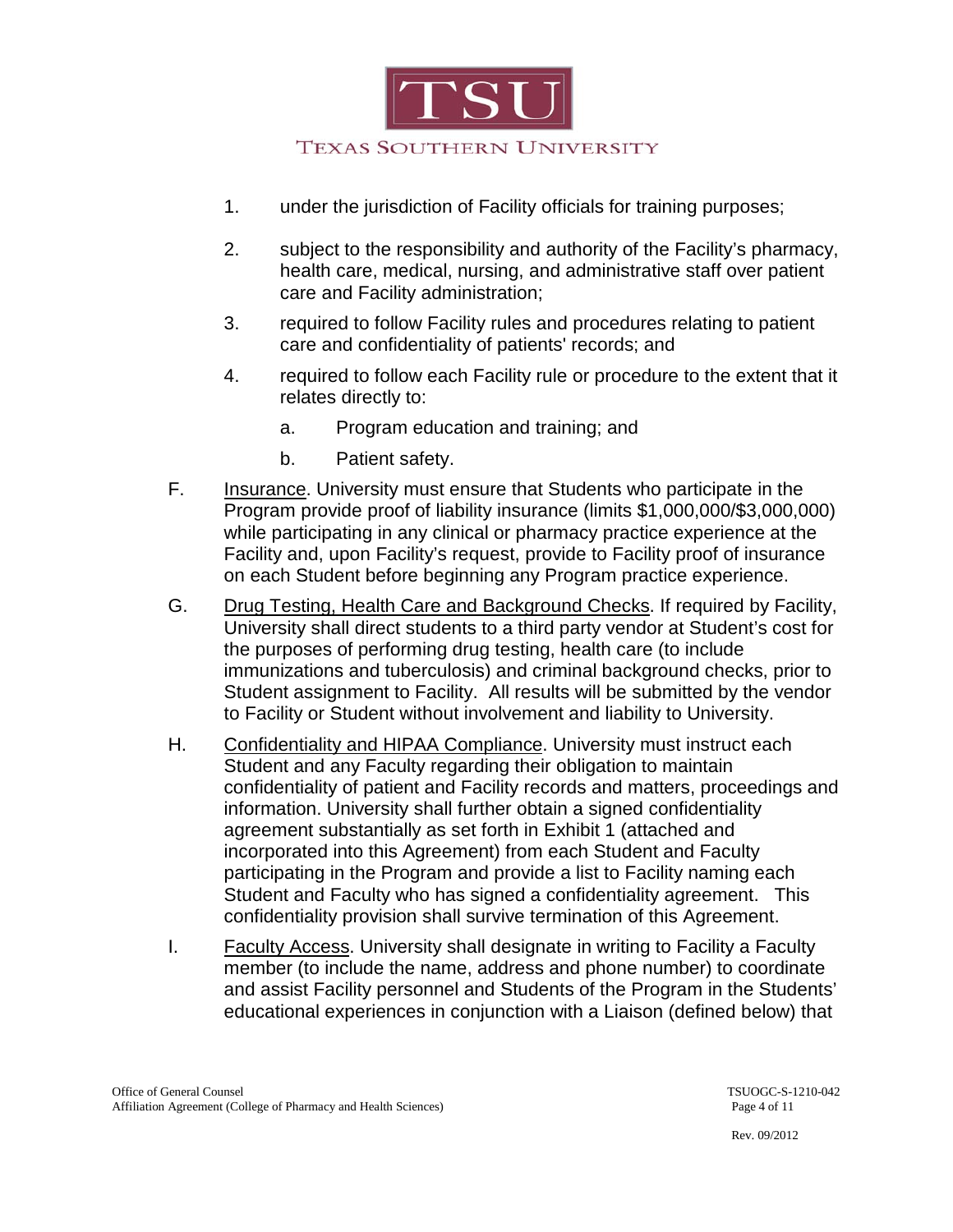

Facility designates. The Faculty member will be responsible for maintaining ongoing contact with Facility's Liaison and acquainting Facility's Liaison with methods, objectives, goals and specifics of the Program. Faculty have the right to visit the Facility at any time as Faculty deem necessary while Students are participating in any practice experience to counsel with and observe Students at Facility.

- J. <u>Dismissal</u>.
	- *By University*. University must determine an appropriate course of action if University or Facility determines a Student to be unacceptable for the Program. University must withdraw a Student from the Program at the Facility if - after consultation with Facility - University determines withdrawal to be warranted. University must notify Facility in writing of any withdrawal.
- K. Nonemployment . University must ensure that each Student participating under the Agreement understands and affirms that the Student is not:
	- 1. Facility's employee for any purpose; or
	- 2. entitled to any compensation, or fringe benefit, workers' compensation, or unemployment compensation from the Facility.

# V. **FACILITY RESPONSIBILITIES**.

- A. Learning Environment. Facility shall provide necessary instruction for the Program for Students in a suitable environment for learning experiences that are planned, organized, and administered by qualified staff in conjunction with designated University personnel, in accordance with mutually accepted educational objectives and guidelines. Facility's staff shall be required to hold appropriate licenses in their profession as necessary.
- B. Assignments. Facility shall assign Students to Facility departments and provide qualified and immediate supervision of all Program practice experiences.
- C. Facility Representative. "*Liaison*" means a person who Facility designates and holds responsible for the Students' educational experience under the Program at the Facility. Facility shall appoint a Liaison under the following procedure:
	- 1. at least thirty days before any effective appointment date, Facility shall submit in writing to University the name (to include address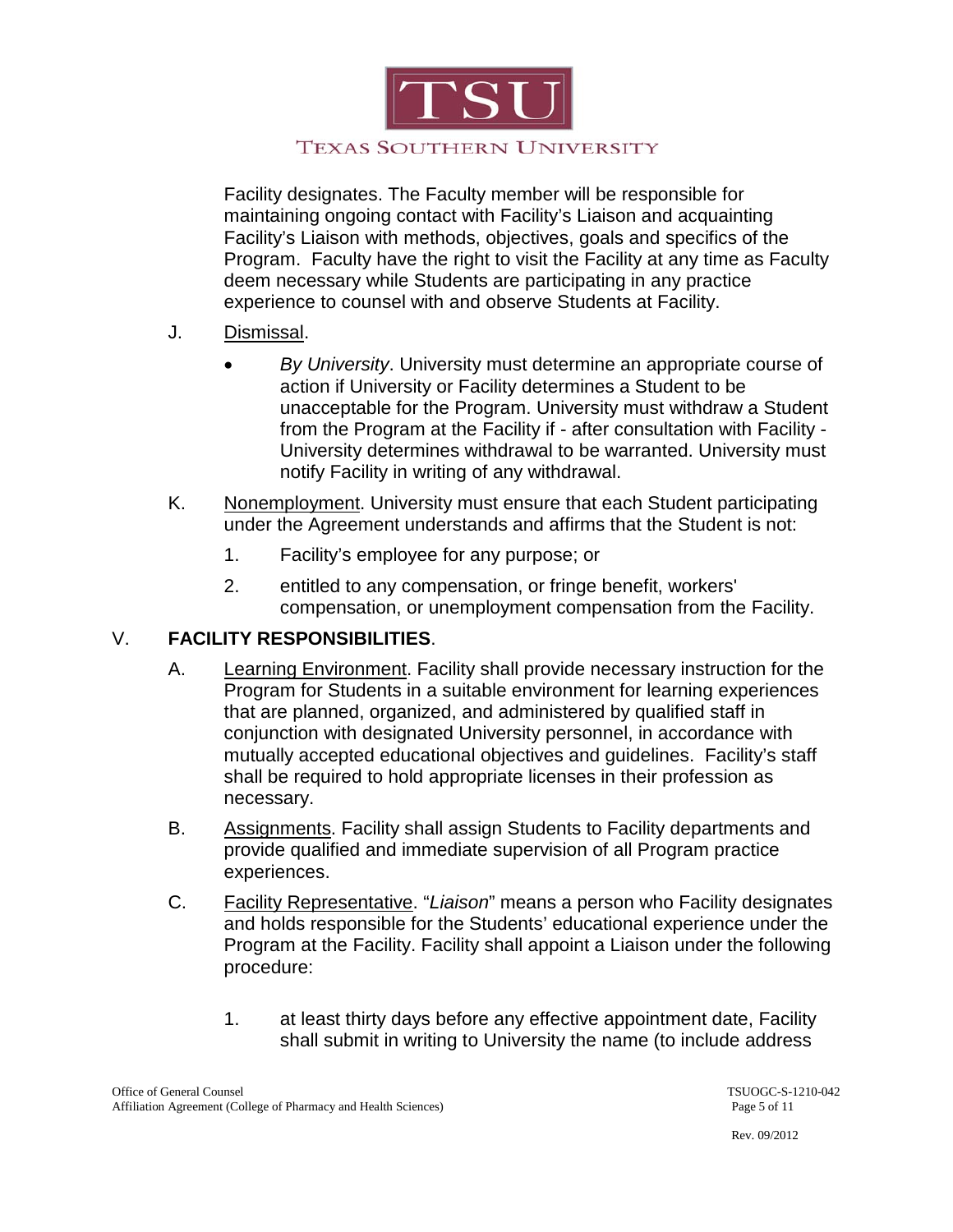

### TEXAS SOUTHERN UNIVERSITY

 and phone number) and professional and academic credentials of the person who Facility proposes to be its Liaison;

- 2. at least ten days after receiving Facility's appointment notice, University must notify Facility of University's approval or disapproval of that person;
- 3. no person has authority to act as Liaison without University's prior written approval;
- 4. even after University has approved a Liaison, if University notifies Facility in writing that the Liaison has become unacceptable, Facility shall appoint another person according to the procedure set forth under this subparagraph "C."
- D. Evaluation. Facility must undergo an evaluation at the end of each clinical, health care or pharmacy practice experience for any Student who Facility's staff has supervised.
- E. Ancillary Access. Facility shall provide to Students and Faculty the use of Facility's cafeteria, conference rooms, dressing rooms and library as available and as required by the Program and without charge except for food consumed by the participants.
- F. Emergency Treatment. Facility shall provide or arrange for emergency treatment - at the Students' expense – upon any accident or illness to any Student while at the Facility for the Program.
- G. Facilities Access. Facility shall provide access to any Facility facilities, equipment, or supplies that are:
	- 1. necessary to achieve the Program's objectives; or
	- 2. required under applicable law or regulations.
- H. <u>Dismissal</u>.
	- 1. *Basis*. Facility has discretion to request University immediately to withdraw from Facility any Student whose practice performance, conduct, or health is unsatisfactory, objectionable, or detrimental to Facility's patient care or the proper administration, or poses a threat

to the health, safety or welfare of Facility's patients, clients or personnel or to the orderly business function of Facility:

a. after consultation with University; and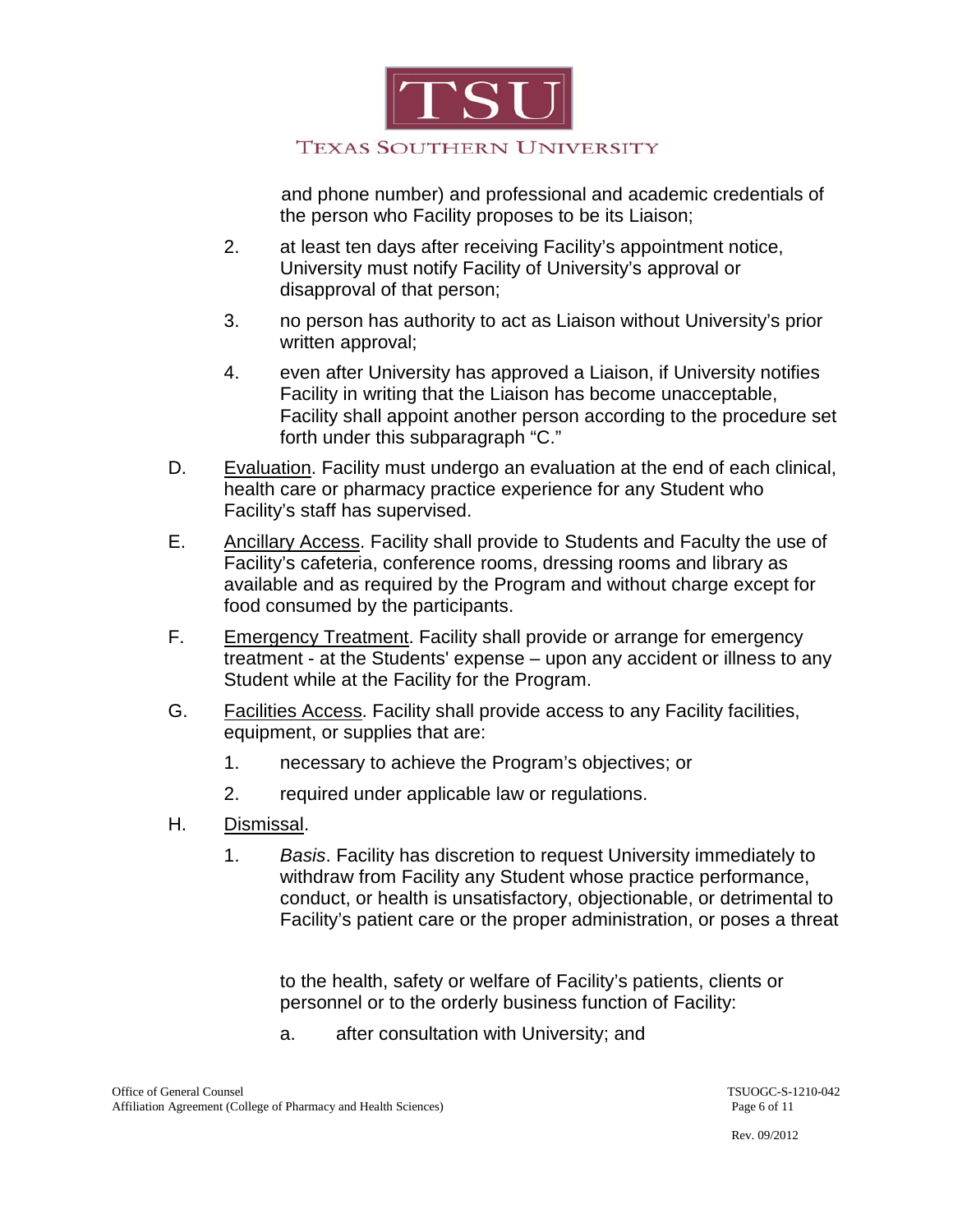

- b. subject to the non-discrimination provisions of this Agreement.
- 2. *Procedure*. To assist University in its due process obligations to any Student excluded or withdrawn from the Program, Facility must provide a written statement of the reason or reasons for the withdrawal or exclusion. The University must respond to each request within two business days. Facility must direct any withdrawal request to:

 **Assistant Dean of Practice Programs College of Pharmacy and Health Sciences Texas Southern University 3100 Cleburne Street Houston, Texas 77004 (713) 313-1977**

- I. Research Projects. Facility shall encourage appropriate research projects in health care or clinical pharmacy, with any research involving Facility patients conducted in compliance with Facility's requirements.
- J. Legal Compliance. Facility must comply with each applicable federal, state or municipal law, ordinance, rule or regulation, and certify that compliance upon University's request.
- K. Accreditation. Facility must comply with any applicable accreditation authority's requirements. Facility as needed must permit any authority responsible for accrediting University's curriculum to inspect Facility's facilities, services or other items.

# VI. **MUTUAL OBLIGATIONS**.

A. To the extent authorized by the Constitution and laws of the State of Texas and without the waiver of sovereign immunity or any other defense to which University is or may be entitled to assert, University shall indemnify and hold Facility harmless from and against any claims, costs, including reasonable attorneys' fees, liabilities, or causes of action arising out of or from any negligent acts or omissions by Students or University personnel who are engaged in activities at Facility that are directly related to the Program.

In the event that University and Facility are legally adjudged to have been jointly negligent in causing injury or damage, each shall be obligated to satisfy its proportionate share of such judgment based upon the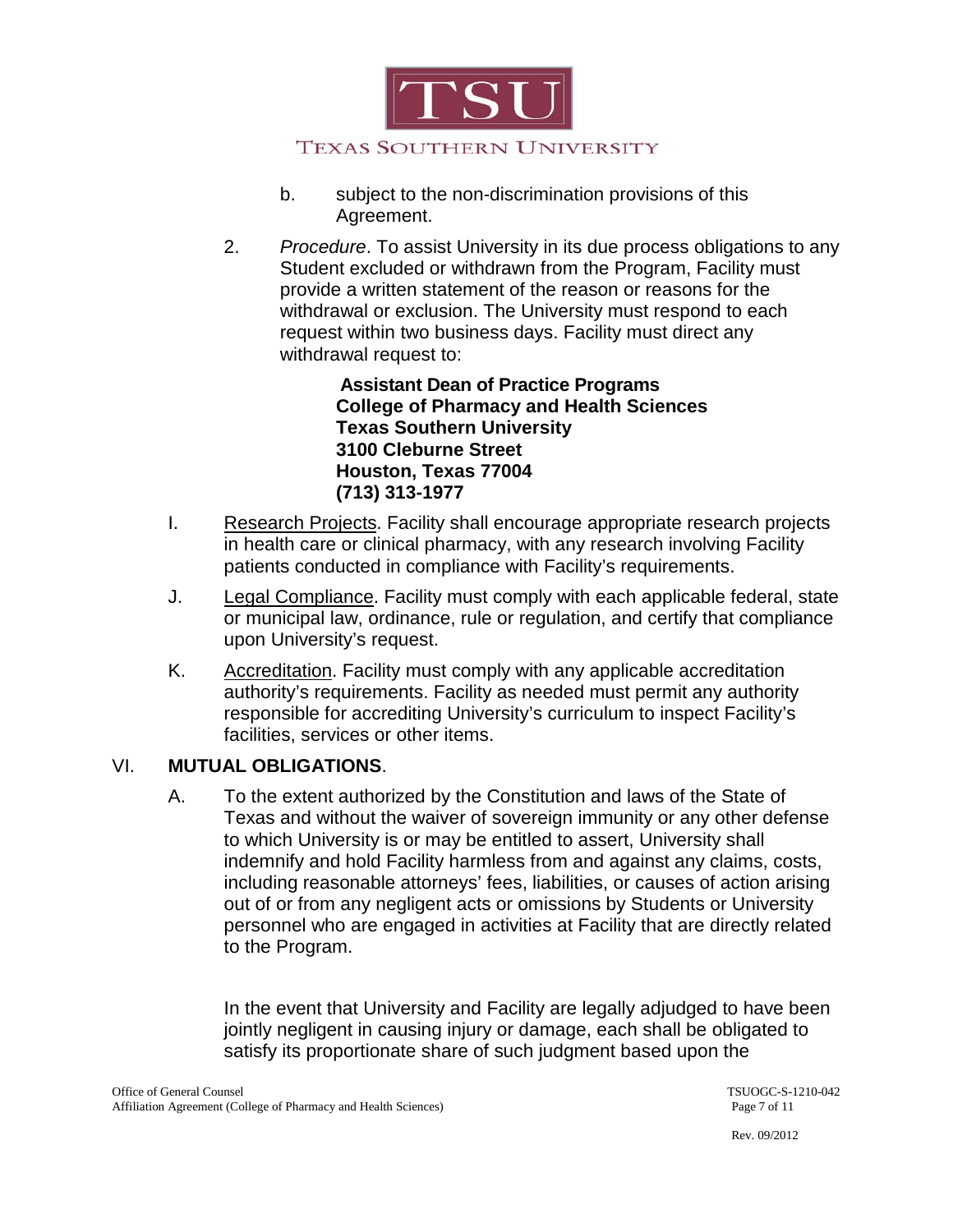

percentage of liability attributed to it in such judgment, but, if, in addition, University is adjudged to be liable for the acts or omissions of Facility, then University shall be indemnified by Facility to the extent of such vicarious liability. Neither Party hereto shall be obligated to indemnify the other for such other Party's own negligence. This provision shall survive termination of this Agreement.

- B. Each Party is separately responsible to comply and agrees to comply with any applicable federal and/or state equal employment opportunity statutes, rules, and regulations that applies to the Party's activities under this Program. Neither Party has a right unlawfully to discriminate against any Student in the Program.
- C. Neither University, Students, nor any University personnel, including Faculty, shall be considered employees, agents, borrowed servants, partners, or joint ventures of Facility.
- D. Facility is not responsible for wages, social security taxes, hospitalization insurance, or workers' compensation insurance for Students. In the event a Student should, independent of this Agreement, be employed by Facility, this section and the preceding section shall not apply during the hours in which such Student is performing services as an employee of Facility.
- E. Nothing in this Agreement is to be construed as transferring financial responsibility from one Party to another.

## VIII. **GENERAL PROVISIONS.**

- A. This Agreement and all terms and conditions contained herein shall become effective as of the date noted as the Effective Date that first appears in paragraph one of this document.
- B. The Parties recognize that this agreement is based upon the skill and expertise of each Party and therefore agree that the agreement and the obligations thereunder may not be assigned or delegated without the written consent of the other Party, except as expressly allowed by this agreement.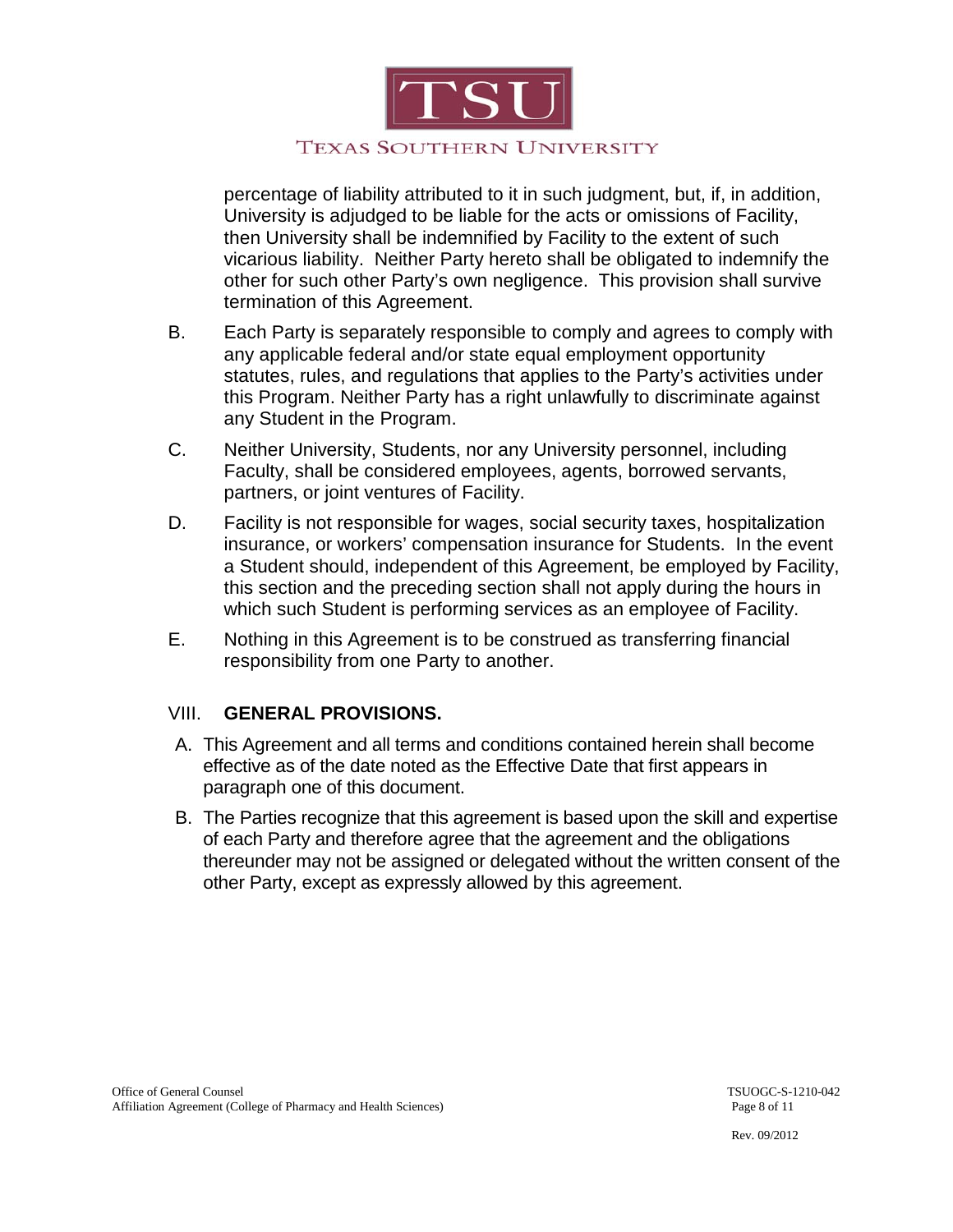

#### TEXAS SOUTHERN UNIVERSITY

- C. The Parties agree that this Agreement will be construed by the laws of the State of Texas and venue for purposes of alternative dispute resolution, claims, or litigation shall be Houston, Harris County, Texas.
- D. Any notice given under this agreement by either Party to the other may be effected either by personal delivery in writing or by mail, registered or certified postage prepaid with return receipt requested. Mailed notices shall be addressed to the addresses of the Party as they appear below. Notices delivered personally shall be deemed communicated at the time of actual receipt. Mailed notice shall be deemed communicated three (3) days after mailing.
- E. The person signing below on behalf of University and Facility warrant that he/she has the authority to execute this agreement according to its terms on behalf of University and Facility.
- F. In the event that any one or more of the provisions contained in this agreement shall for any reason be held to be invalid, illegal or unenforceable in any respect, such invalidity, illegality or unenforceability shall not affect any other provision, and this agreement shall be construed as if such invalid, illegal or unenforceable provisions had never been contained in it. To this end, the provisions of this contract are declared to be severable. The Parties may mutually agree to renegotiate the contract to cure such illegality/invalidity or unconstitutionality if such may be reasonably accomplished.
- G. A waiver by either Party of the breach or violation of any provision of this Agreement shall not operate as, or be construed to be, a waiver of any subsequent breach of this Agreement.
- H. In the event the premises are rendered unsuitable for the conduct of activities or events by reason of Force Majeure, University may terminate this agreement by written notice following such casualty and University shall not be responsible for any damages or further payment under this agreement to the extent this agreement requires payment. Force Majeure shall mean fire, earthquake, flood, act of God, strikes or other labor disturbances, riots or civil commotion, litigation, terrorism, war or other acts of any foreign nation, power of government or government agency or authority, or any other cause like or unlike any cause above-mentioned which is beyond the control or authority of University.
- I. This Agreement is entered into by and between the Parties hereto and for their benefit. Unless explicitly provided in this Agreement, there is no intent by either Party to create or establish third Party beneficiary status or rights in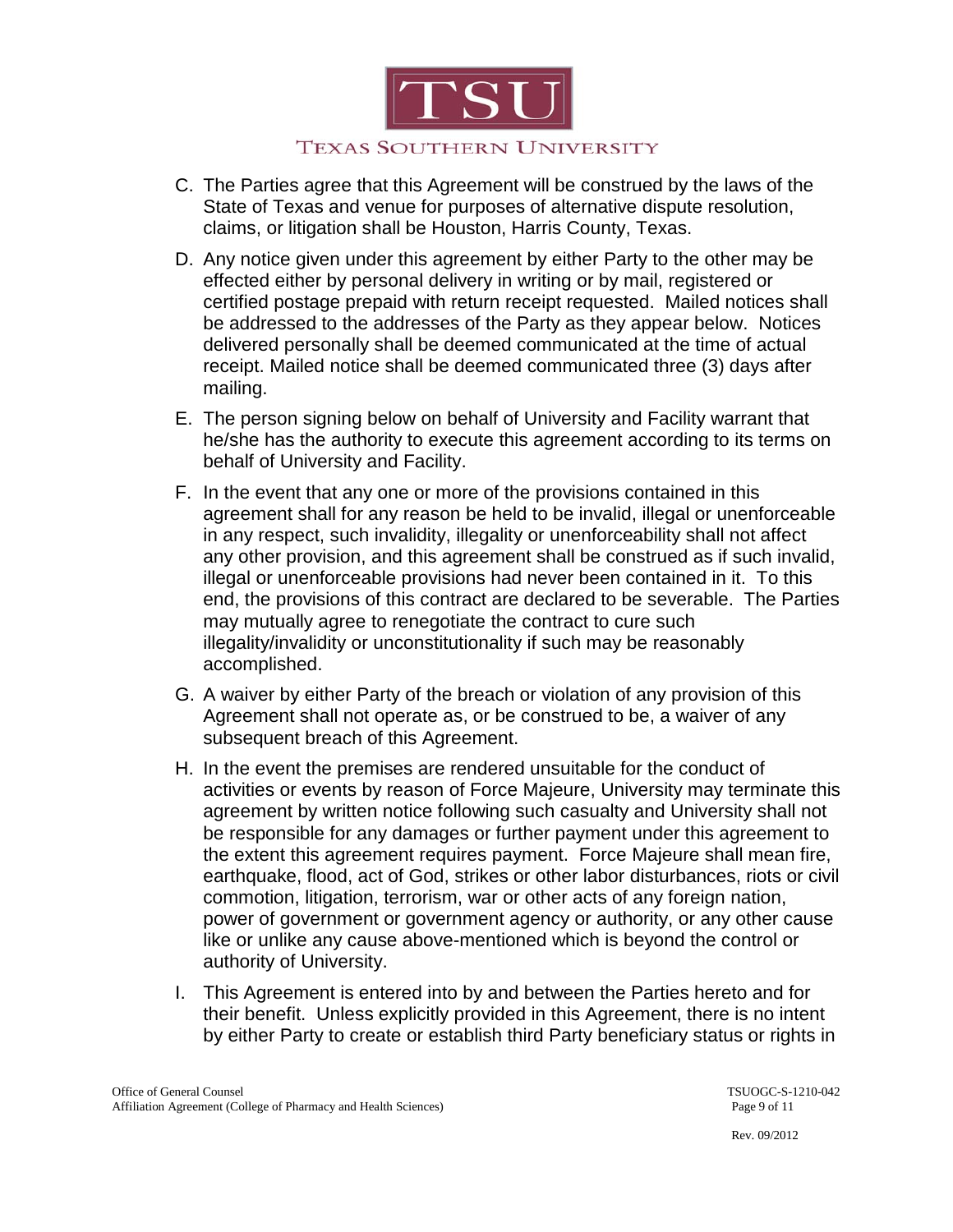

any third party and no such third party shall have any right to enforce any right or enjoy any benefit created or established under this Agreement.

- J. Unless expressly provided herein, the Parties do not assume or become liable for any of the existing or future obligations, liabilities or debts of the other.
- K. This constitutes the entire agreement between the Parties and supersedes all prior or contemporaneous agreements, whether written or oral, between the Parties. Verbal representations not contained herein shall not be binding on either Party unless acknowledged by them in writing.
- L. Facility understands that University is a governmental entity, and should the Legislature fail to provide funding for the University for any period during the term of this contract, University shall be excused for all liability for payment, if said agreement calls for payment of any kind. University is required to give Facility written notice within thirty (30) days after learning that the funds will not be available. Upon receiving written notice from University, this contract will automatically terminate.
- M. No trustee, officer, director, regent, employee, administrator and representative of University shall be admitted to any share or part of this agreement or to any benefit that may arise therefrom.

|                                | <b>TEXAS SOUTHERN UNIVERSITY</b>                                   |
|--------------------------------|--------------------------------------------------------------------|
|                                | By: Sunny Ohia, Ph.D.                                              |
| Title: _______________________ | Title: Provost/VP, Academic Affairs and<br>Research                |
|                                |                                                                    |
|                                | Reviewed and Approved:                                             |
|                                | <u> 1980 - Jan Samuel Barbara, margaret eta idazlea (h. 1980).</u> |
|                                |                                                                    |
|                                |                                                                    |
| Office of General Counsel      | TSUOGC-S-1210-042                                                  |

Affiliation Agreement (College of Pharmacy and Health Sciences) Page 10 of 11

Signed: